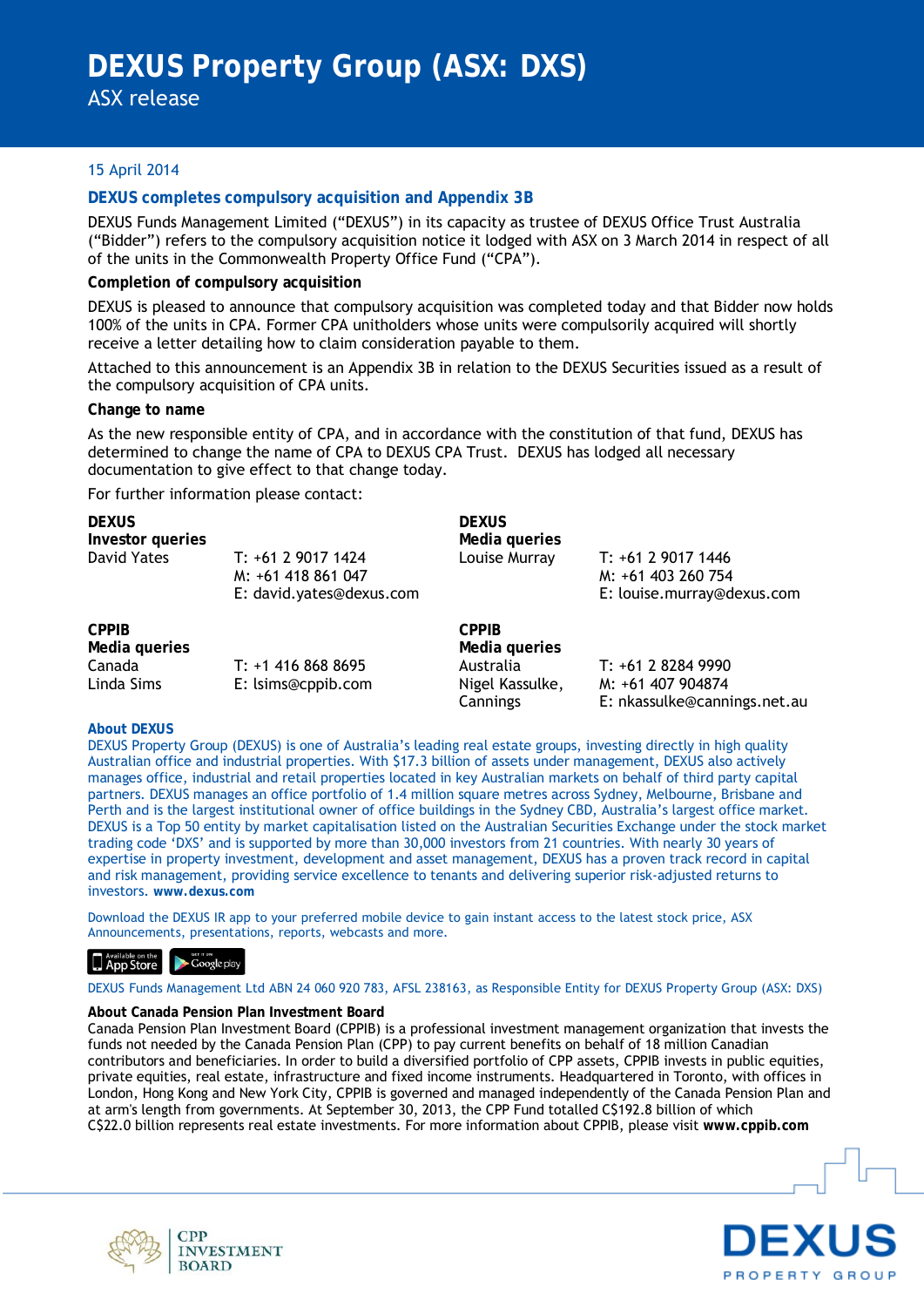*Rule 2.7, 3.10.3, 3.10.4, 3.10.5*

# **Appendix 3B**

## **New issue announcement, application for quotation of additional securities and agreement**

*Information or documents not available now must be given to ASX as soon as available. Information and documents given to ASX become ASX's property and may be made public.*

Introduced 01/07/96 Origin: Appendix 5 Amended 01/07/98, 01/09/99, 01/07/00, 30/09/01, 11/03/02, 01/01/03, 24/10/05, 01/08/12, 04/03/13

Name of entity

DEXUS Property Group (consisting of DEXUS Diversified Trust ("**DDF**"), DEXUS Industrial Trust ("**DIT**"), DEXUS Office Trust ("**DOT**") and DEXUS Operations Trust ("**DXO**"))

## ABN

DEXUS Funds Management Limited (ABN 24 060 920 783) ("**DXFM**") as responsible entity of DDF (ARSN 089 324 541), DIT (ARSN 090 879 137), DOT (ARSN 090 768 531) and DXO (ARSN 110 521 223)

We (the entity) give ASX the following information.

## **Part 1 - All issues**

*You must complete the relevant sections (attach sheets if there is not enough space).*

| <sup>+</sup> Class of <sup>+</sup> securities issued or | Fully paid ordinary DEXUS Property Group    |
|---------------------------------------------------------|---------------------------------------------|
| to be issued                                            | stapled securities, each comprising an      |
|                                                         | ordinary unit in DDF, DIT, DOT and DXO, all |
|                                                         | I stapled together ("Stapled Securities").  |

53,620,986

- 2 Number of <sup>+</sup>securities issued or to be issued (if known) or maximum number which may be issued
- 3 Principal terms of the +securities (e.g. if options, exercise price and expiry date; if partly paid +securities, the amount outstanding and due dates for payment; if +convertible securities, the conversion price and dates for conversion)

Standard terms that attach to fully paid ordinary Stapled Securities.

<sup>+</sup> See chapter 19 for defined terms.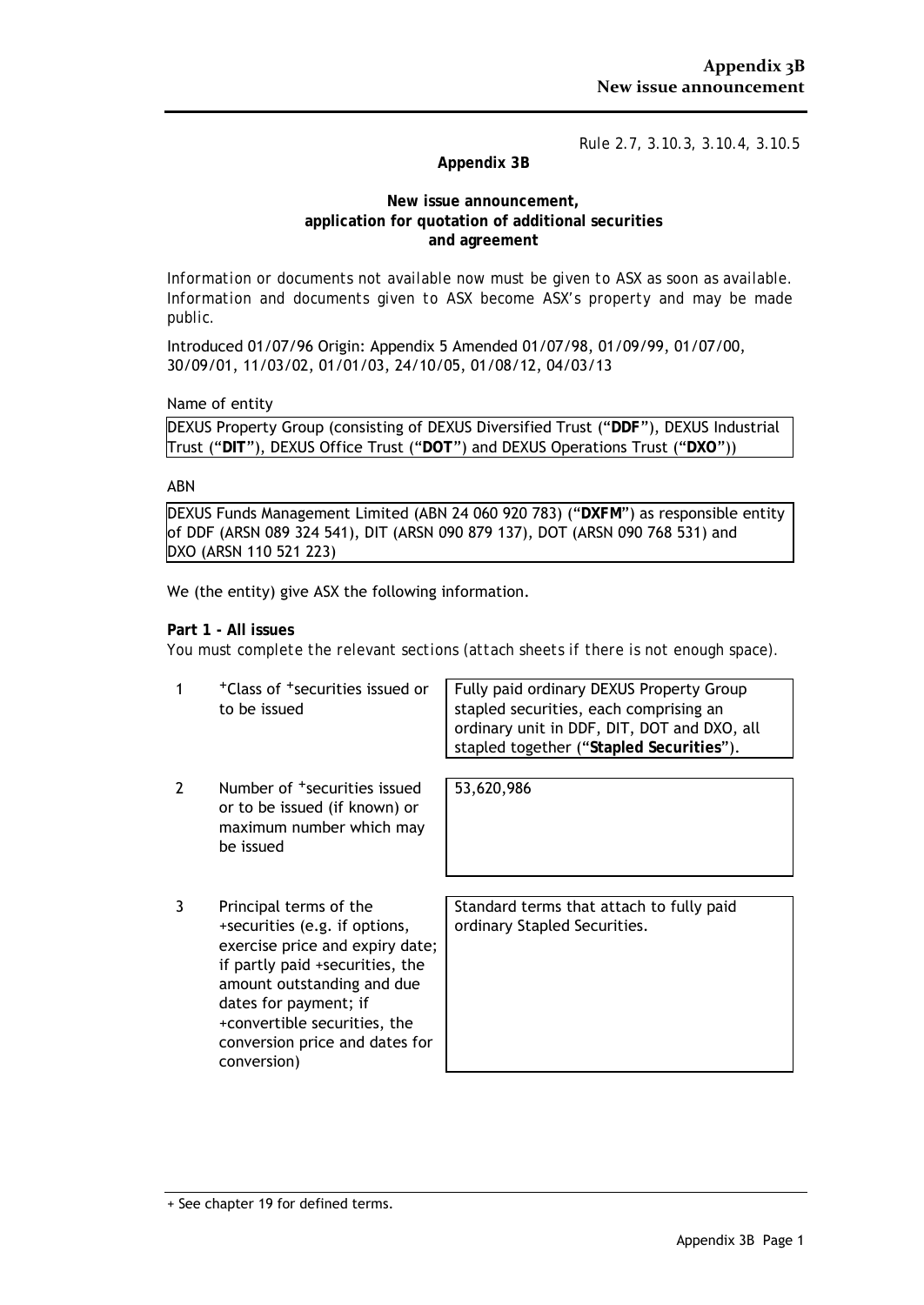4 Do the <sup>+</sup>securities rank equally in all respects from the <sup>+</sup>issue date with an existing <sup>+</sup>class of quoted +securities? If the additional <sup>+</sup>securities do not rank equally, please state: • the date from which they do • the extent to which they participate for the next dividend, (in the case of a trust, distribution) or interest payment • the extent to which they do not rank equally, other than in relation to the next dividend, distribution or interest payment Yes – the Stapled Securities will be fully paid and from the date of issue rank equally for distributions and other rights with existing Stapled Securities. 5 Issue price or consideration | DEXUS Stapled Securities are being issued on compulsory acquisition of the remaining units of the Commonwealth Property Office Fund (ARSN 086 029 736) ("**CPA**") in which DXFM does not hold a relevant interest. The acquisition follows the successful takeover of CPA by DXFM. Under the DEXUS Property Group Constitutions, the Stapled Securities issued under the takeover are issued at a 10 day VWAP before the day of issue (being \$1.0734 per Stapled Security). 6 Purpose of the issue (If issued as consideration for the acquisition of assets, clearly identify those assets) Refer to section 5.

<sup>+</sup> See chapter 19 for defined terms.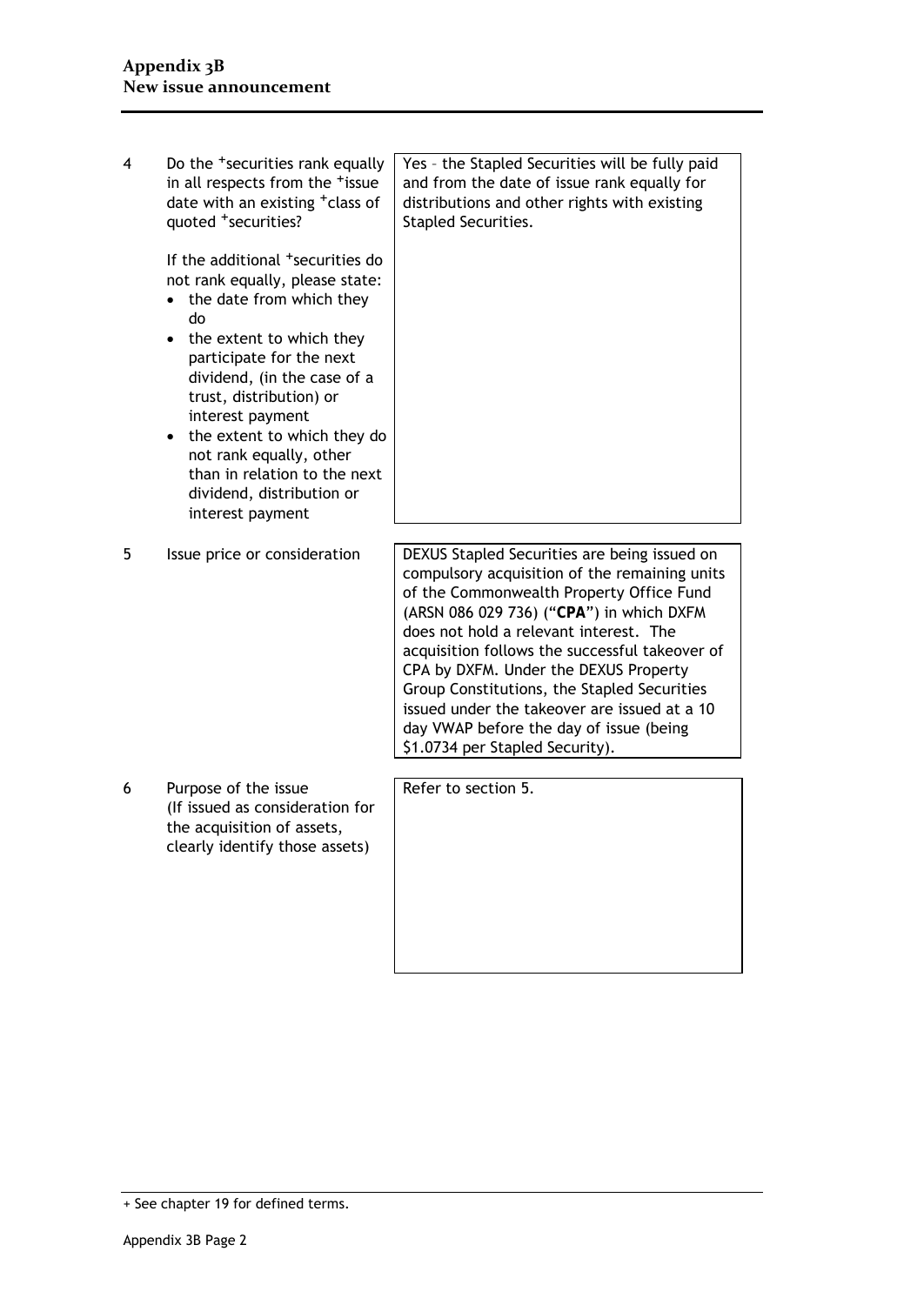$6a$  Is the entity an  $+$ eligible entity that has obtained security holder approval under rule 7.1A?  $\overline{\mathsf{N}}$ 

> If Yes, complete sections 6b – 6h *in relation to the +securities the subject of this Appendix 3B*, and comply with section 6i

- 6b The date the security holder resolution under rule 7.1A was passed
- 6c Number of +securities issued without security holder approval under rule 7.1
- 6d Number of <sup>+</sup>securities issued with security holder approval under rule 7.1A
- 6e Number of +securities issued with security holder approval under rule 7.3, or another specific security holder approval (specify date of meeting)
- 6f Number of <sup>+</sup>securities issued under an exception in rule 7.2
- 6g If +securities issued under rule 7.1A, was issue price at least 75% of 15 day VWAP as calculated under rule 7.1A.3? Include the +issue date and both values. Include the source of the VWAP calculation.
- 6h If <sup>+</sup>securities were issued under rule 7.1A for non-cash consideration, state date on which valuation of consideration was released to ASX Market Announcements

| lo. |  |  |  |
|-----|--|--|--|
|     |  |  |  |
|     |  |  |  |
|     |  |  |  |
|     |  |  |  |
|     |  |  |  |
|     |  |  |  |
|     |  |  |  |

Not applicable.

Not applicable.

Not applicable.

Not applicable.

Not applicable.

Not applicable.

<sup>+</sup> See chapter 19 for defined terms.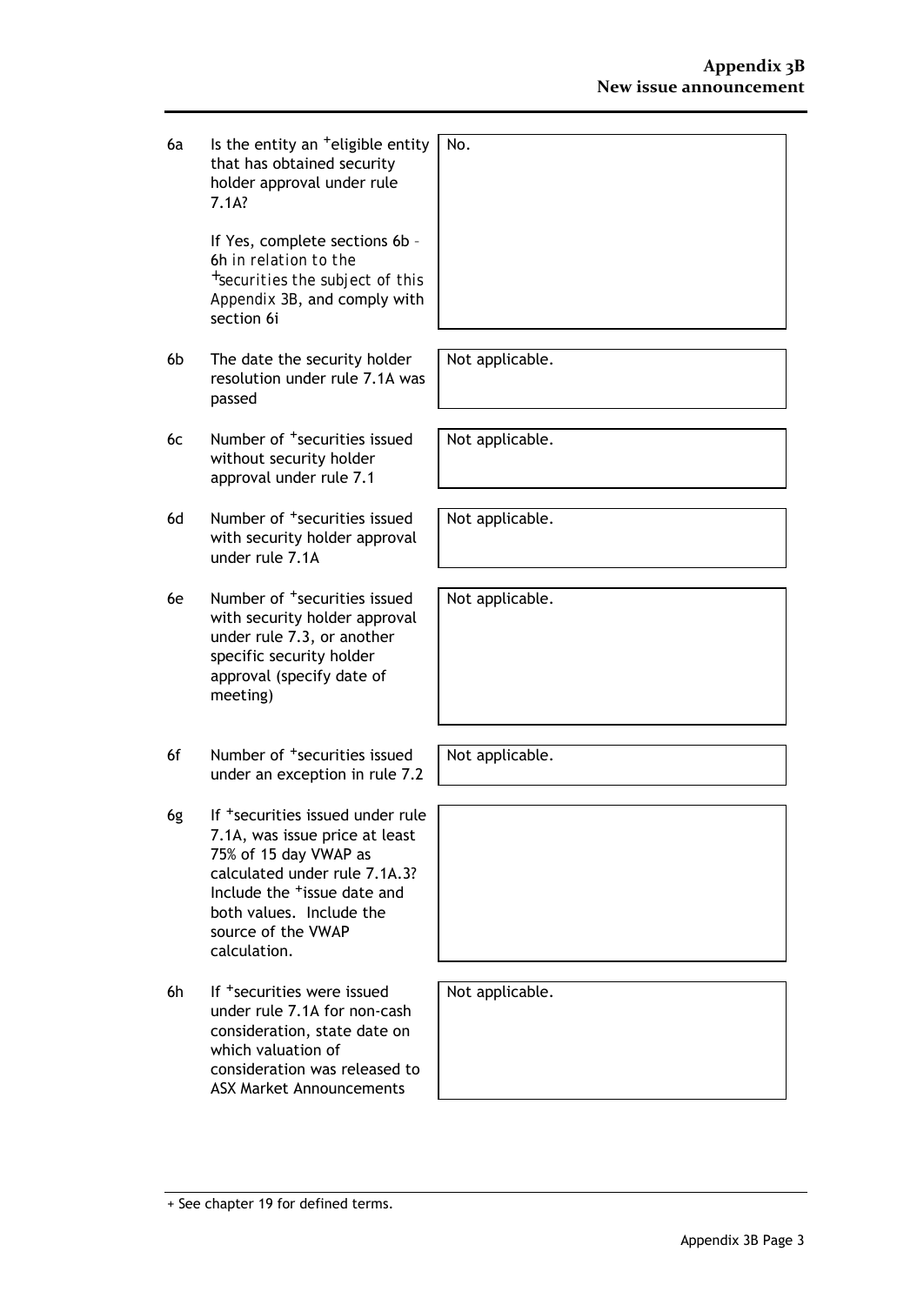| 6i | Calculate the entity's<br>remaining issue capacity under<br>rule 7.1 and rule 7.1A -<br>complete Annexure 1 and<br>release to ASX Market<br>Announcements                                                                                        | Not applicable.                                             |                                                                        |
|----|--------------------------------------------------------------------------------------------------------------------------------------------------------------------------------------------------------------------------------------------------|-------------------------------------------------------------|------------------------------------------------------------------------|
| 7  | <sup>+</sup> Issue dates                                                                                                                                                                                                                         | 15 April 2014                                               |                                                                        |
|    | Note: The issue date may be<br>prescribed by ASX (refer to the<br>definition of issue date in rule<br>19.12). For example, the issue<br>date for a pro rata<br>entitlement issue must comply<br>with the applicable timetable<br>in Appendix 7A. |                                                             |                                                                        |
|    | Cross reference: item 33 of<br>Appendix 3B.                                                                                                                                                                                                      |                                                             |                                                                        |
| 8  | Number and <sup>+</sup> class of all<br>*securities quoted on ASX<br>(including the <sup>+</sup> securities in<br>section 2 if applicable)                                                                                                       | Number<br>5,379,489,824+<br>53,620,986<br>$= 5,433,110,810$ | <sup>+</sup> Class<br>Fully paid ordinary<br><b>Stapled Securities</b> |
| 9  | Number and <sup>+</sup> class of all<br>*securities not quoted on ASX<br>(including the <sup>+</sup> securities in<br>section 2 if applicable)                                                                                                   | Number<br>Nil                                               | <sup>+</sup> Class                                                     |
| 10 | Dividend policy (in the case of<br>a trust, distribution policy) on<br>the increased capital<br>(interests)                                                                                                                                      | Same as existing securities from date of issue              |                                                                        |
|    | Part 2 - Pro rata issue                                                                                                                                                                                                                          |                                                             |                                                                        |
| 11 | Is security holder approval<br>required?                                                                                                                                                                                                         | Not applicable.                                             |                                                                        |
| 12 | Is the issue renounceable or<br>non-renounceable?                                                                                                                                                                                                | Not applicable.                                             |                                                                        |
|    |                                                                                                                                                                                                                                                  |                                                             |                                                                        |

<sup>+</sup> See chapter 19 for defined terms.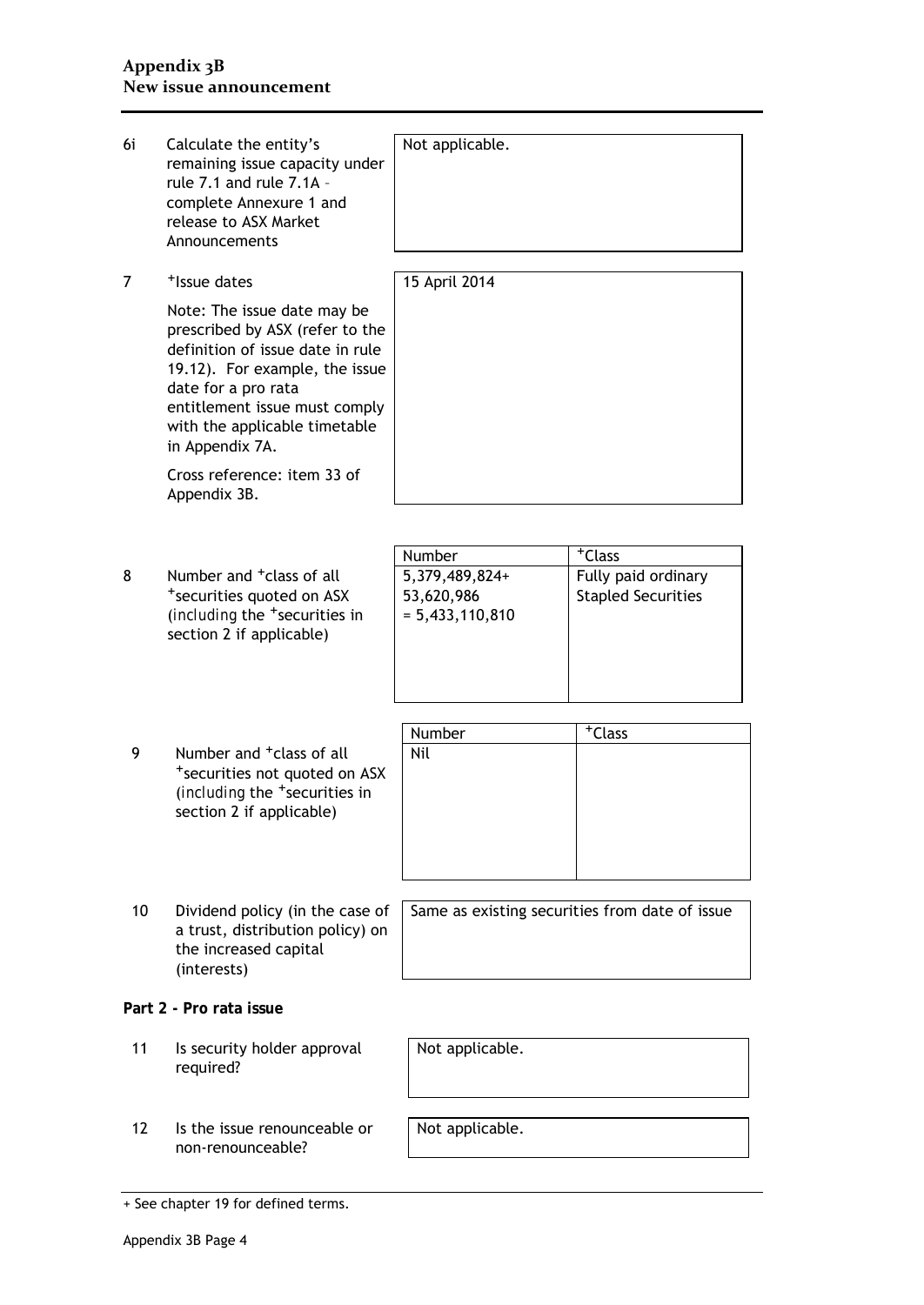- 13 Ratio in which the <sup>+</sup>securities will be offered
- 14 + Class of + securities to which the offer relates
- 15 +Record date to determine entitlements
- 16 Will holdings on different registers (or subregisters) be aggregated for calculating entitlements?
- 17 Policy for deciding entitlements in relation to fractions
- 18 Names of countries in which the entity has security holders who will not be sent new offer documents

Note: Security holders must be told how their entitlements are to be dealt with.

Cross reference: rule 7.7.

- 19 Closing date for receipt of acceptances or renunciations
- 20 Names of any underwriters Not applicable.
- 21 Amount of any underwriting fee or commission
- 22 Names of any brokers to the issue
- 23 Fee or commission payable to the broker to the issue
- 24 Amount of any handling fee payable to brokers who lodge acceptances or renunciations on behalf of security holders

Not applicable.

Not applicable.

Not applicable.

Not applicable.

Not applicable.

Not applicable.

Not applicable.

Not applicable.

Not applicable.

Not applicable.

Not applicable.

+ See chapter 19 for defined terms.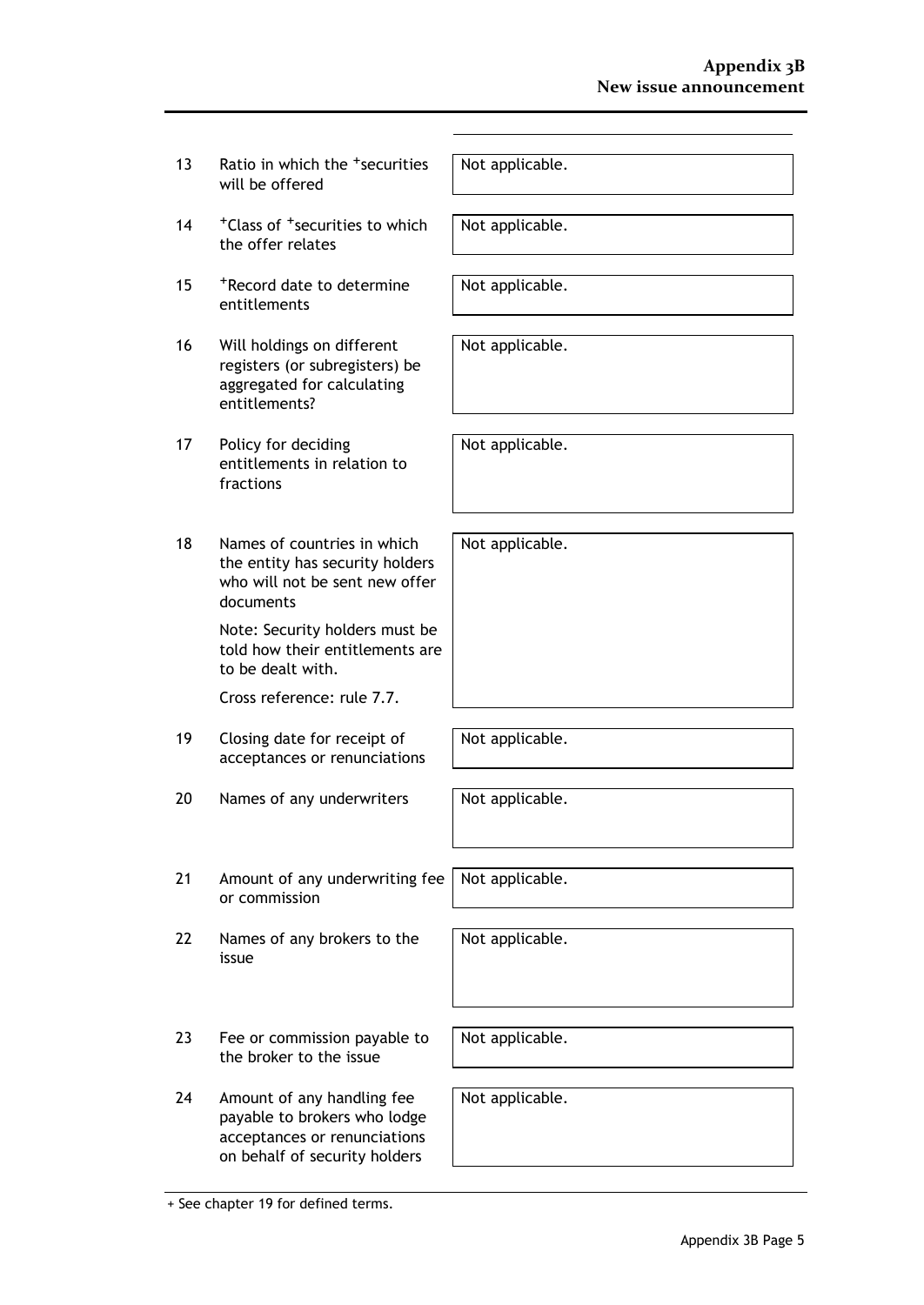| 25 | If the issue is contingent on<br>security holders' approval, the<br>date of the meeting                                                                                    | Not applicable. |
|----|----------------------------------------------------------------------------------------------------------------------------------------------------------------------------|-----------------|
| 26 | Date entitlement and<br>acceptance form and offer<br>documents will be sent to<br>persons entitled                                                                         | Not applicable. |
| 27 | If the entity has issued options,<br>and the terms entitle option<br>holders to participate on<br>exercise, the date on which<br>notices will be sent to option<br>holders | Not applicable. |
| 28 | Date rights trading will begin (if<br>applicable)                                                                                                                          | Not applicable. |
| 29 | Date rights trading will end (if<br>applicable)                                                                                                                            | Not applicable. |
| 30 | How do security holders sell<br>their entitlements in full<br>through a broker?                                                                                            | Not applicable. |
| 31 | How do security holders sell<br>part of their entitlements<br>through a broker and accept for<br>the balance?                                                              | Not applicable. |
| 32 | How do security holders dispose<br>of their entitlements (except<br>by sale through a broker)?                                                                             | Not applicable. |
| 33 | <sup>+</sup> Issue date                                                                                                                                                    | Not applicable. |

<sup>+</sup> See chapter 19 for defined terms.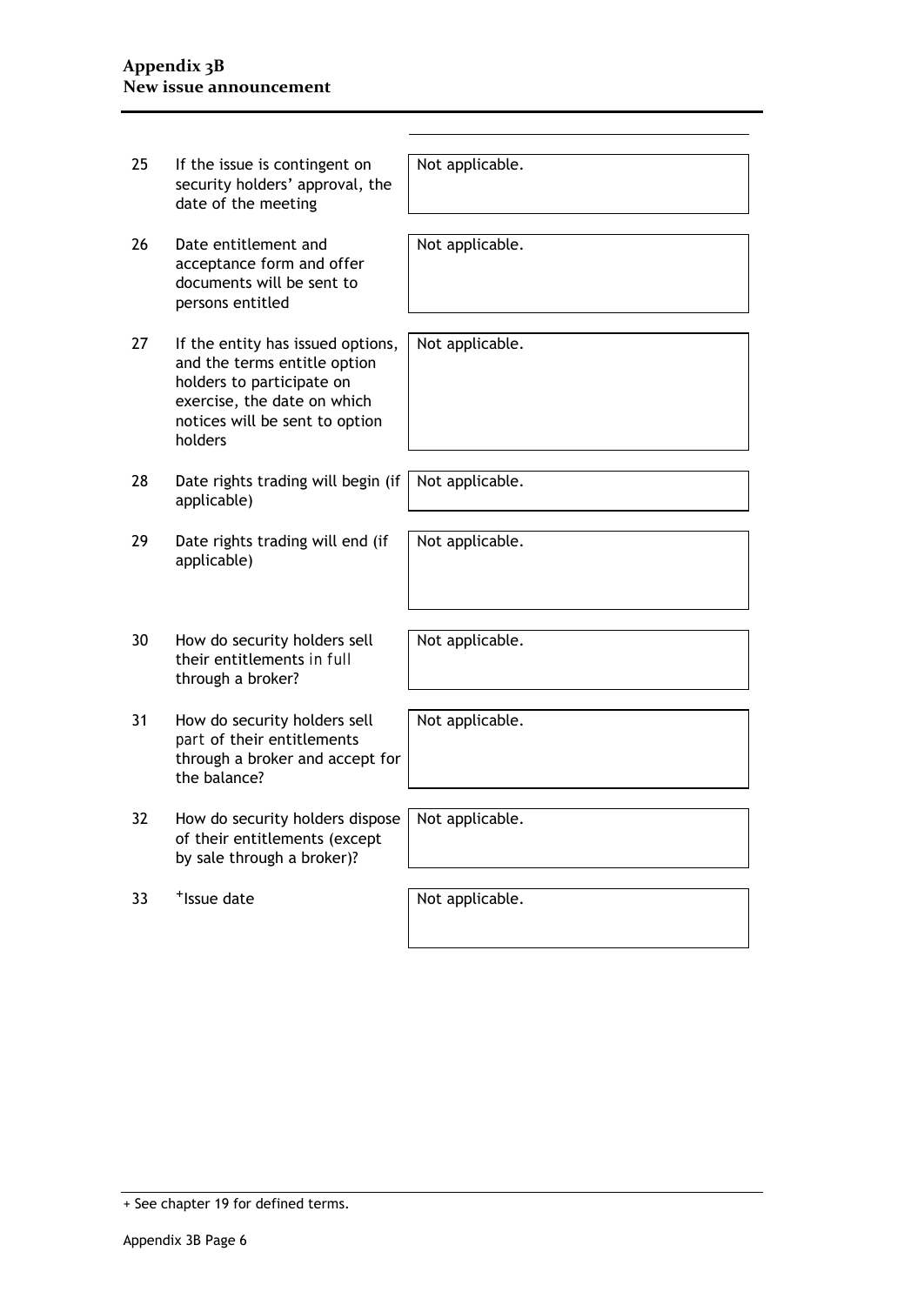# **Part 3 - Quotation of securities**

*You need only complete this section if you are applying for quotation of securities*

- 34 Type of <sup>+</sup>securities (*tick one*)
- (a)  $\mathbb N$  <sup>+</sup>Securities described in Part 1
- (b)  $\Box$  All other <sup>+</sup>securities

Example: restricted securities at the end of the escrowed period, partly paid securities that become fully paid, employee incentive share securities when restriction ends, securities issued on expiry or conversion of convertible securities

**Entities that have ticked box 34(a)**

**Additional securities forming a new class of securities**

*Tick to indicate you are providing the information or documents*

- $35$  If the <sup>+</sup>securities are  $+$ equity securities, the names of the 20 largest holders of the additional <sup>+</sup>securities, and the number and percentage of additional +securities held by those holders
- $36$  If the <sup>+</sup>securities are <sup>+</sup>equity securities, a distribution schedule of the additional <sup>+</sup>securities setting out the number of holders in the categories 1 - 1,000 1,001 - 5,000 5,001 - 10,000 10,001 - 100,000 100,001 and over
- $37$   $\Box$  A copy of any trust deed for the additional +securities

**Entities that have ticked box 34(b)**

- 38 Number of  $+$ securities for which  $+$ quotation is sought
- 39 + Class of <sup>+</sup>securities for which quotation is sought



<sup>+</sup> See chapter 19 for defined terms.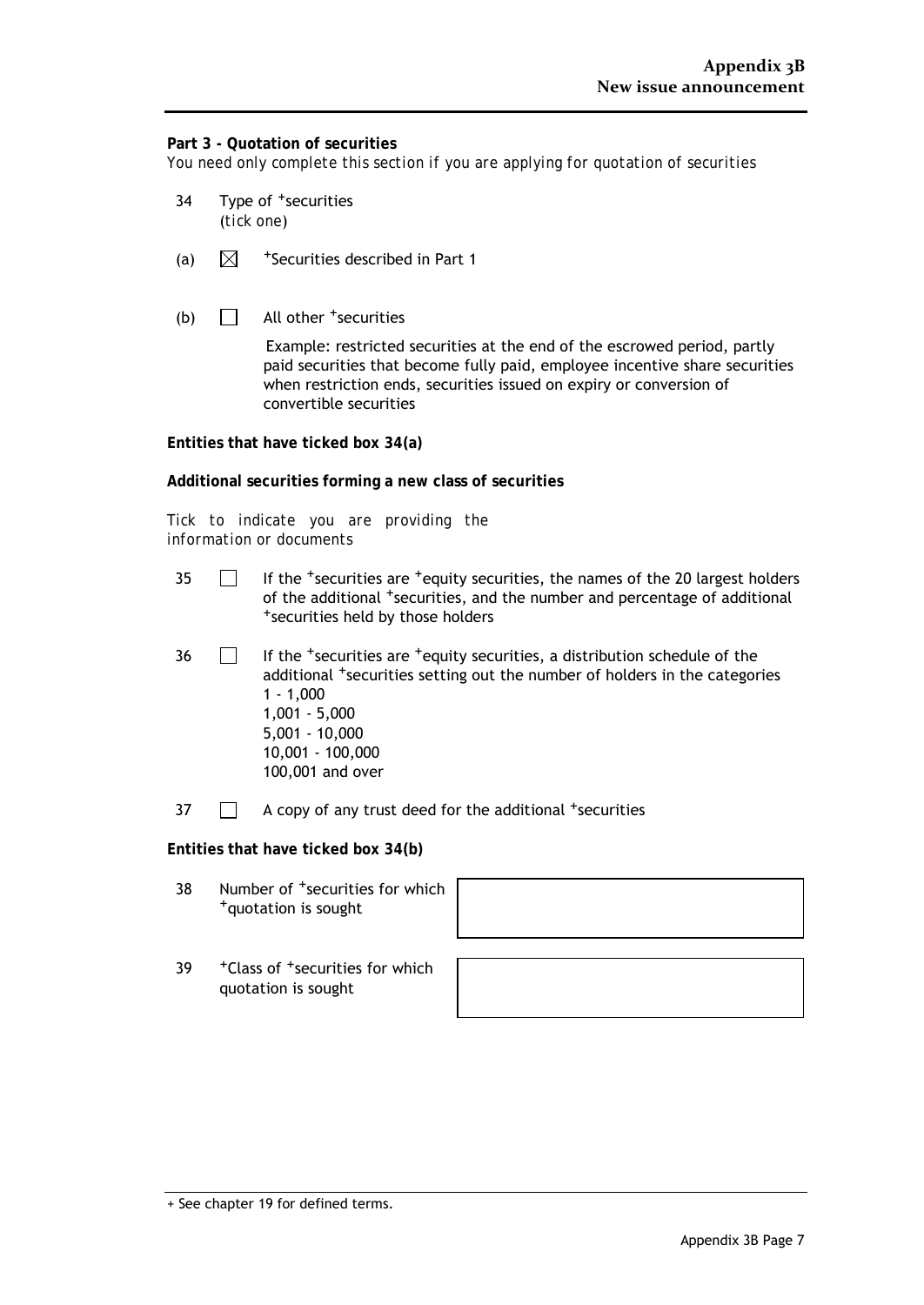40 Do the +securities rank equally in all respects from the <sup>+</sup>issue date with an existing <sup>+</sup>class of quoted +securities?

> If the additional <sup>+</sup>securities do not rank equally, please state:

- the date from which they do
- the extent to which they participate for the next dividend, (in the case of a trust, distribution) or interest payment
- the extent to which they do not rank equally, other than in relation to the next dividend, distribution or interest payment
- 41 Reason for request for quotation now

Example: In the case of restricted securities, end of restriction period

(if issued upon conversion of another <sup>+</sup>security, clearly identify that other <sup>+</sup>security)

42 Number and <sup>+</sup>class of all<br><sup>+</sup>securities quoted on ASX (*including* the +securities in clause 38)



| Number | $-t$ Class |  |
|--------|------------|--|
|        |            |  |
|        |            |  |
|        |            |  |
|        |            |  |
|        |            |  |
|        |            |  |

<sup>+</sup> See chapter 19 for defined terms.